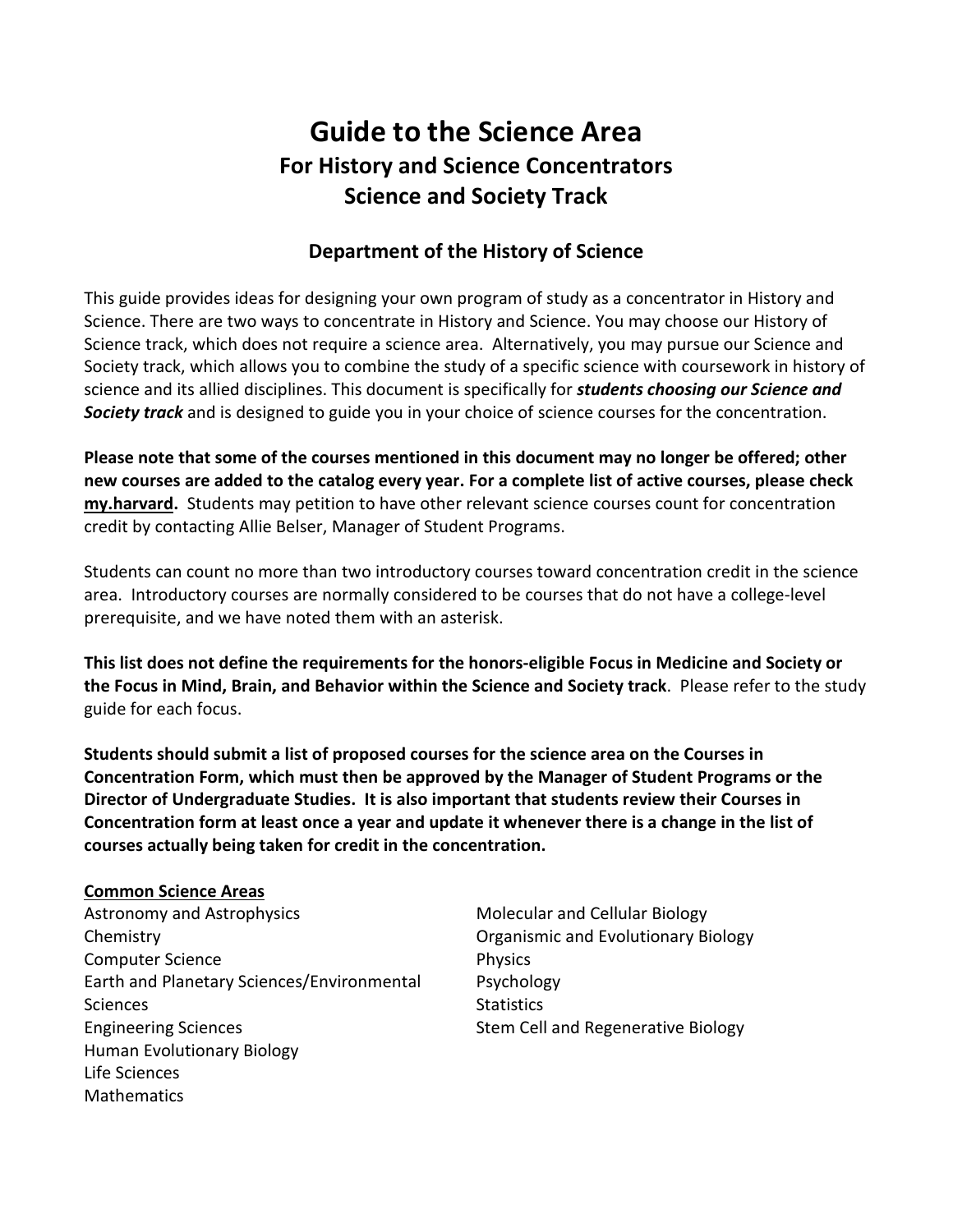# *SCIENCE AREAS*

## **Astronomy and Astrophysics**

**Astonomy Courses numbered 100 and above** Astronomy 2. Celestial Navigation Astronomy 5. Astrosociology Astronomy 16. Stellar and Planetary Astronomy Astronomy 17. Galactic and Extragalactic Astronomy

# **Chemistry**

The Chemistry 17/27 sequence is intended primarily for students in the life sciences; the 20/30 sequence is intended primarily for Chemistry concentrators and other students concentrating in the physical sciences. Either sequence satisfies the organic chemistry requirement for medical school.

**A common chemistry area sequence for History and Science concentrators which satisfies the general chemistry and organic chemistry requirement for medical school is:**

\***Life Sciences 1a.** An Integrated Introduction to the Life Sciences: Chemistry, Molecular Biology, and Cell Biology

\***Physical Sciences 1.** Chemical Bonding, Energy, and Reactivity: An Introduction to the Physical Sciences

**Chemistry 17.** Principles of Organic Chemistry

**Chemistry 27.** Organic Chemistry of Life

# **Other sequences can include:**

# **Chemistry and Chemical Biology Department Courses numbered 100 and above**

\*Life and Physical Sciences A. Foundational Chemistry and Biology

\*Life Sciences 1b. An Integrated Introduction to the Life Sciences: Genetics, Genomics, and Evolution

Physical Sciences 2. Mechanics, Elasticity, Fluids, and Diffusion

Physical Sciences 3. Electromagnetism, Waves, Imaging, and Information

Physical Sciences 10. Quantum and Statistical Foundations of Chemistry

Physical Sciences 11. Foundations and Frontiers of Modern Chemistry: A Molecular and Global Perspective

Chemistry 20. Organic Chemistry

Chemistry 30. Organic Chemistry

Chemistry 40. Inorganic Chemistry

Chemistry 60. Foundations of Physical Chemistry

The general chemistry requirement for medical students can be satisfied with any two of the following courses: Life and Physical Sciences A, Life Sciences 1a, Physical Sciences 1, Physical Sciences 10, or Physical Sciences 11. NOTE: Physical Sciences 1 and Physical Sciences 11 cannot both be taken for credit.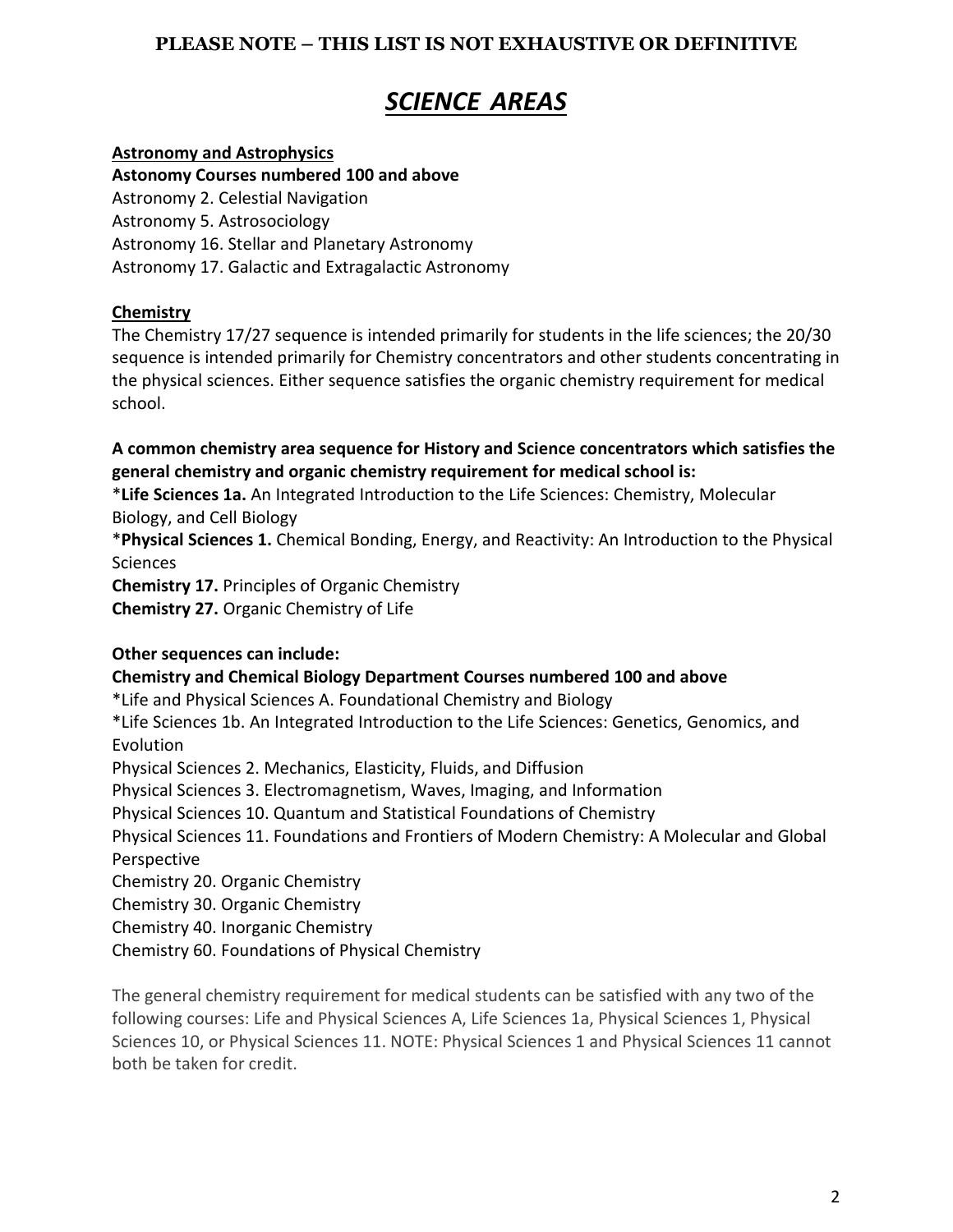## **Computer Science**

**Computer Science Courses numbered 100 and above**

\*Computer Science 1. Great Ideas in Computer Science \*Computer Science 50. Introduction to Computer Science I Computer Science 51. Abstraction and Design in Computation (formerly Introduction to Computer Science II) Computer Science 61. Systems Programming and Machine Organization

## **Earth and Planetary Sciences/Environmental Sciences**

## **Earth and Planetary Sciences courses numbered 100 and above**

E-PSCI 10. A Brief History of the Earth E-PSCI 50. The Fluid Earth: Oceans, Atmosphere, Climate, and Environment E-PSCI 51. Introduction to Planetary Materials and Earth Resources E-PSCI 52: Global Geophysics: A Primer E-PSCI 53: Marine Geochemistry SPU 12. Natural Disasters SPU 14. How to Build a Habitable Planet SPU 29. The Climate-Energy Challenge SPU 31. Energy Resources and the Environment Astronomy 16. Stellar and Planetary Astronomy Engineering Sciences 120. Introduction to the Mechanics of Solids

Engineering Sciences 123. Introduction to Fluid Mechanics and Transport Processes

Engineering Sciences 164. Environmental Chemistry

# **Engineering Sciences**

## **Engineering Sciences courses numbered 100 and above**

Engineering Sciences 20. How to Create Things and Have Them Matter

Engineering Sciences 21. The Innovator's Practice: Finding, Building and Leading Good Ideas with Others

Engineering Sciences 22. Design Survivor: Experiential Lessons in Designing for Desirability

Engineering Sciences 24. Flavor Molecules of Food Fermentation: Exploration and Inquiry

Engineering Sciences 25. Engineering the Acoustical World

Engineering Sciences 26. Humanity and its Challenges: Systems Thinking and Approaches

Engineering Sciences 28. Technology, Ethics, and Society

Engineering Sciences 29. Introduction to Computational Design

\*Engineering Sciences 50. Introduction to Electrical Engineering

Engineering Sciences 51. Computer-Aided Machine Design

Engineering Sciences 53. Quantitative Physiology as a Basis for Bioengineering

Engineering Sciences 54. Electronics for Engineers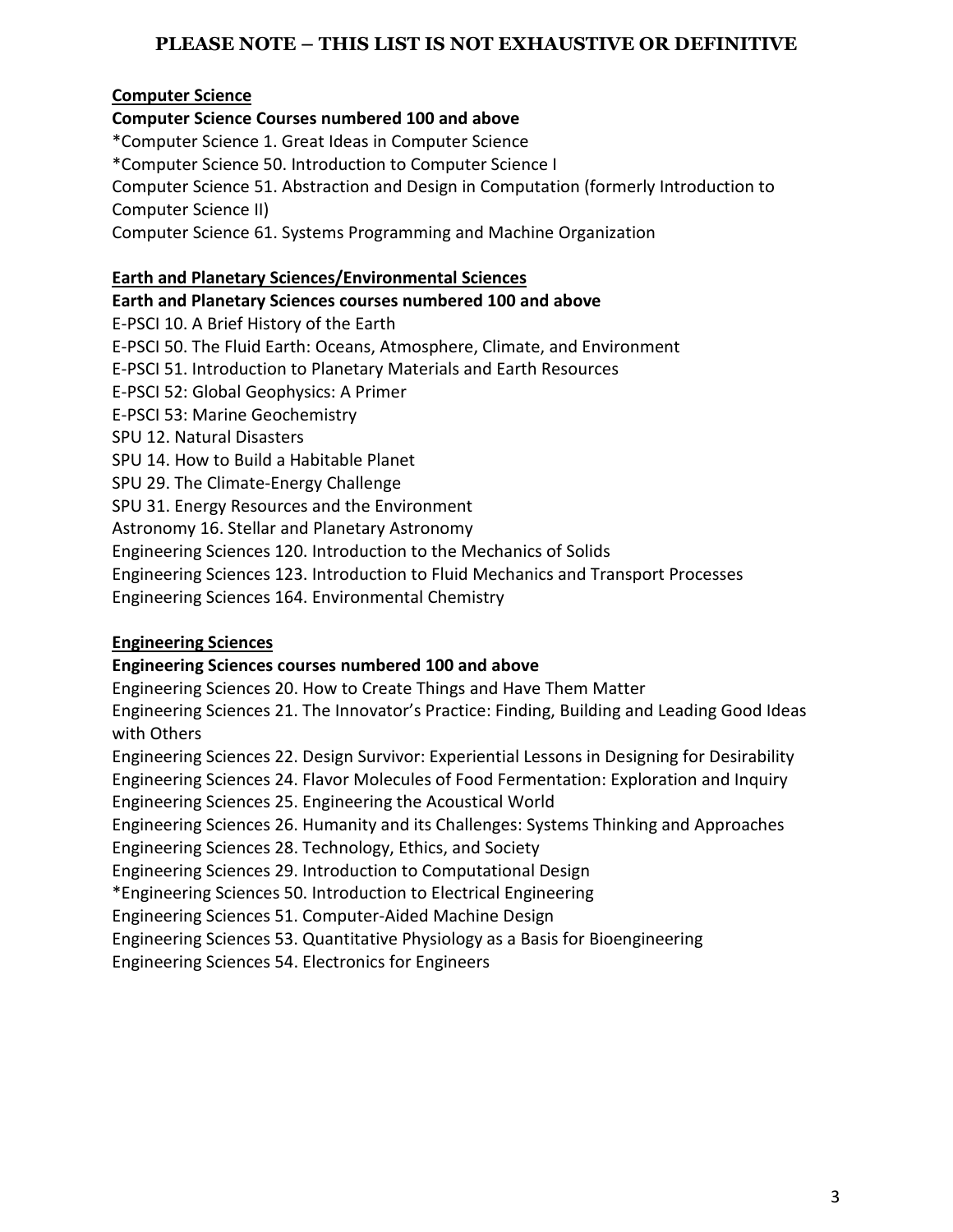# **Human Evolutionary Biology**

# **HEB Courses numbered 1200 and above**

\*Life and Physical Sciences A. Foundational Chemistry and Biology

\*Life Sciences 1a. An Integrated Introduction to the Life Sciences: Chemistry, Molecular Biology, and Cell Biology

\*Life Sciences 1b. An Integrated Introduction to the Life Sciences: Genetics, Genomics, and Evolution

Life Sciences 2. Evolutionary Human Physiology and Anatomy

\*OEB 10. Foundations of Biological Diversity

# **Life Sciences**

\*Life and Physical Sciences A. Foundational Chemistry and Biology

\*Life Sciences 1a. An Integrated Introduction to the Life Sciences: Chemistry, Molecular Biology, and Cell Biology

\*Life Sciences 1b. An Integrated Introduction to the Life Sciences: Genetics, Genomics, and Evolution

Life Sciences 2. Evolutionary Human Physiology and Anatomy Life Sciences 50ab. Integrated Science

Life Sciences 100. Experimental Research in the Life Sciences

SCRB 60. Ethics, Biotechnology, and the Future of Human Nature

# **Mathematics**

# **Applied Mathematics Department courses numbered 100 and above Mathematics Department courses numbered 100 and above**

# **Statistics Department courses numbered 110 and above**

\*Mathematics Ma. Introduction to Functions and Calculus I

\*Mathematics Mb. Introduction to Functions and Calculus II

\*Mathematics 1a. Introduction to Calculus

Mathematics 1b. Calculus, Series, and Differential Equations

Mathematics 18. Multivariable Calculus for Social Sciences

Mathematics 19a. Modeling and Differential Equations for the Life Sciences

Mathematics 19b. Linear Algebra, Probability, and Statistics for the Life Sciences

Mathematics 21a. Multivariable Calculus

Mathematics 21b. Linear Algebra and Differential Equations

Mathematics 22a. Vector Calculus and Linear Algebra 1

Mathematics 22b. Vector Calculus and Linear Algebra II

Mathematics 23a. Linear Algebra and Real Analysis I

Mathematics 23b. Linear Algebra and Real Analysis II

Mathematics 23c. Mathematics for Computation, Statistics, and Data Science

Mathematics 25a. Theoretical Linear Algebra and Real Analysis I

Mathematics 25b. Theoretical Linear Algebra and Real Analysis II

Mathematics 55a. Studies in Algebra and Group Theory

Mathematics 55b. Honors Real and Complex Analysis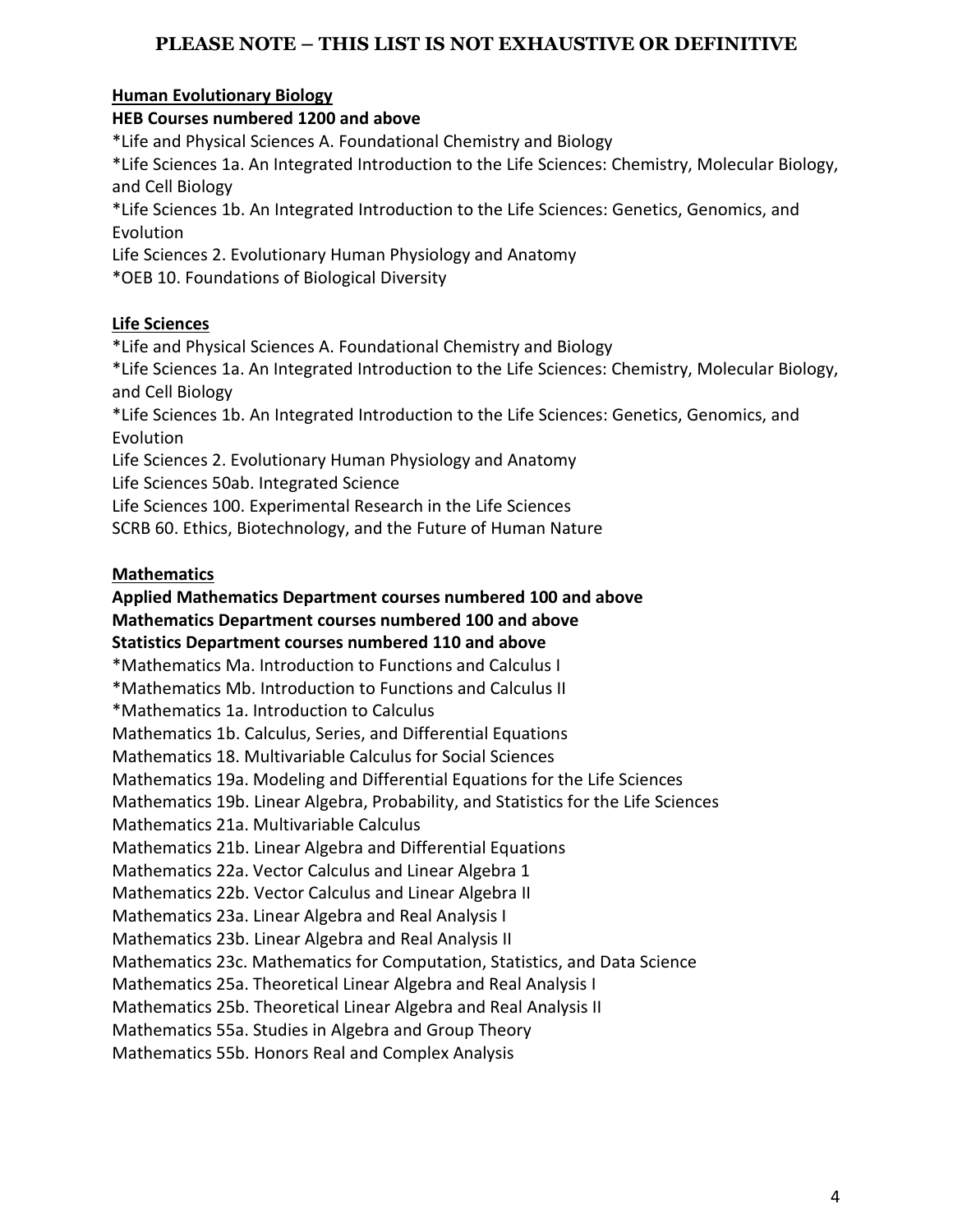# **Molecular and Cellular Biology**

**Molecular and Cellular Biology Department courses numbered 100 and above**

\*Life and Physical Sciences A. Foundational Chemistry and Biology

\*Life Sciences 1a. An Integrated Introduction to the Life Sciences: Chemistry, Molecular Biology, and Cell Biology

\*Life Sciences 1b. An Integrated Introduction to the Life Sciences: Genetics, Genomics, and Evolution

Life Sciences 50A. Integrated Science

Life Sciences 50B. Integrated Science

Life Sciences 100. Experimental Research in the Life Sciences

MCB 60. Cellular Biology and Molecular Medicine

MCB 63. Biochemistry and Molecular Medicine

MCB 64. Cell Biology in the World

MCB 65. Physical Biochemistry: Understanding Macromolecular Machines

MCB 68. Cell Biology Through the Microscope

\*MCB 80. Neurobiology of Behavior

# **Organismic and Evolutionary Biology**

# **Oganismic and Evolutionary Biology Department courses numbered 100 and above**

\*Life Sciences 1b. An Integrated Introduction to the Life Sciences: Genetics, Genomics, and Evolution

Life Sciences 2. Evolutionary Human Physiology and Anatomy

\*OEB 10. Foundations of Biological Diversity

OEB 50. Genetics and Genomics

- OEB 51. Biology and Evolution of Invertebrate Animals
- OEB 52. Biology of Plants
- OEB 53. Evolutionary Biology
- OEB 54. Biology of the Fungi
- OEB 55. Ecology: Populations, Communities, and Ecosystems
- OEB 56. Geobiology and the History of Life
- OEB 57. Animal Behavior
- OEB 58. How to Build an Animal
- OEB 59. Plants and Human Affairs

# **Physics**

### **Physics Department Courses numbered 100 and above**

Physical Sciences 2. Mechanics, Elasticity, Fluids, and Diffusion

Physical Sciences 3. Electromagnetism, Waves, Imaging, and Information

Physical Sciences 12a. Mechanics from an Analytic, Numerical, and Experimental Perspective

Physical Sciences 12b. Electromagnetism and Statistical Physics from an Analytic, Numerical, and Experimental Perspective

\*Physics 15a. Introductory Mechanics and Relativity

\*Physics 15b. Introductory Electromagnetism

Physics 15c. Wave Phenomena

Physics 16. Mechanics and Special Relativity

Applied Physics 50a. Physics as a Foundation for Science and Engineering, Part I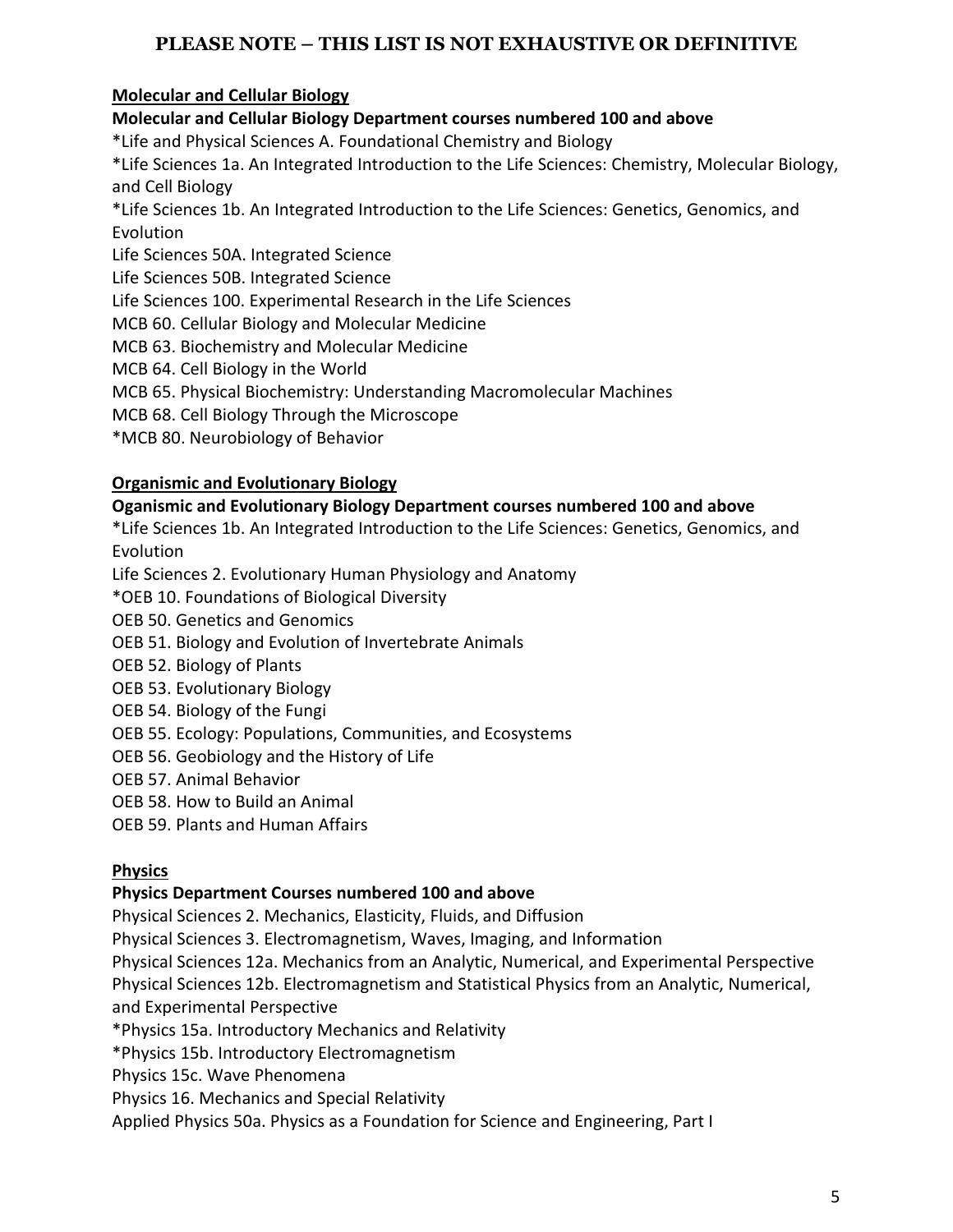Applied Physics 50b. Physics as a Foundation for Science and Engineering, Part II Applied Physics 195. Introduction to Solid State Physics Astronomy 191. Astrophysics Laboratory Chemistry 160. The Quantum World Chemistry 161. Statistical Thermodynamics Chemistry 163. Frontiers in Biophysics Chemistry 165. Experimental Physical Chemistry Earth and Planetary Sciences 131. Introduction to Physical Oceanography and Climate Engineering Sciences 120. Introduction to the Mechanics of Solids Engineering Sciences 123. Introduction to Fluid Mechanics and Transport Processes Engineering Sciences 154. Electronic Devices and Circuits Engineering Sciences 173. Electronic and Photonic Devices Engineering Sciences 181. Engineering Thermodynamics Engineering Sciences 190. Introduction to Materials Science and Engineering

(**Note**: If you take Physics 15a, b, and c, you may count the combination of Math 21a **and** Math 21b for a fourth physics course)

# **Psychology**

**The science area in Psychology must include Science of Living Systems 20. Psychological Science. It is recommended that students who plan to do advanced work in a laboratory setting also enroll in either Psychology 1900 or Statistics 100, 101, or 102. These courses count as introductory courses.**

# **Required Course for All Areas:**

**1.** \*Psychology 1. Introduction to Psychological Science OR \*Science of Living Systems 20. Psychological Science

**The remaining three courses should be chosen from ONE of the following sub-fields. It is recommended that students choose to take the first course listed in each section, since those courses (Psychology 14, 15, 16, and 18) act as a prerequisite for many of the other courses in each respective section.**

# **Cognitive Psychology**

Psychology 14. Cognitive Neuroscience Psychology 1201. Your Brain on Drugs: Psychopharmacology Psychology 1303. The Human Brain Then and Now Psychology 1304. Brain Damage as a Window in the Mind: Cognitive Neuropsychology Psychology 1305. Evolution and Cognition Psychology 1352. Foundations of Cognitive Neuroscience Research Psychology 1355. The Adolescent Brain Psychology 1456. The Clever Human Brain: How We Control the Flow of Information and Make Good Decisions